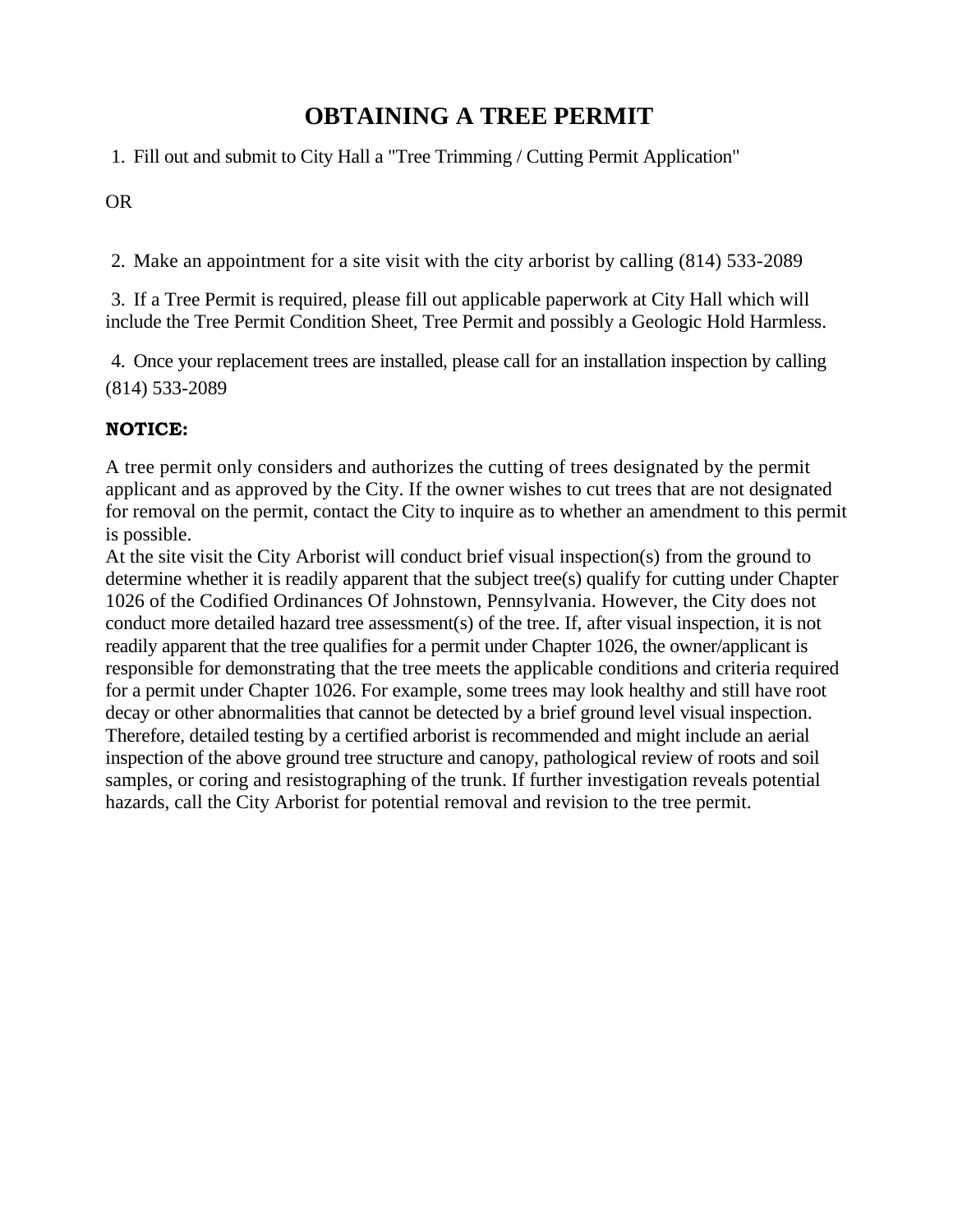#### Johnstown, PA Code of Ordinances

#### 1026.02 PERMIT REQUIRED; TIME LIMITS FOR COMPLETION.

#### (a) Permits Required.

(1) Planting, maintenance or removal. No person, firm or utility shall plant, prune (canopy and root), remove, cut or otherwise disturb any tree on any street or municipal-owned property without first filing an application with the Public Works Department and procuring a permit from the Shade Tree Commission.

A. A permit must be obtained and be on file in the Office of the Public Works indicating approval of and permission by the Shade Tree Commission, in writing, for the action to be taken. If a contractor is to do the work sought, the contractor must be authorized by permit. The name, address and telephone number of the contractor must be identified on the permit.

B. Applications for permits must be made at the Office of the Public Works. The cost of the permit is ten dollars (\$10.00).

C. The application for the permit requires the location; the number of trees to be removed and/or replaced; species/variety of each tree; the name of the individual or contractor removing, trimming or planting said tree(s); the presence of electric, water, and sewer lines; distance from intersections; proximity to neighboring trees; and other information the Shade Tree Commission deems necessary to determine whether a permit should be issued. The Shade Tree Commission shall issue the permit provided for herein, when, in their judgment, the proposed work is desirable and the proposed method and workmanship thereof are of a satisfactory nature.

D. Any permit granted shall contain a definite date of expiration and the work shall be completed in the time allowed on the permit and in the manner as therein described. Any permit shall be void if its terms are violated.

(2) Removal, damage, replanting and replacement. No person or property owner shall remove or damage a tree from public property for the purpose of construction, or for any other reason, without first filing an application and procuring a permit from the Shade Tree Commission. The person or property owner shall bear the cost of removal and replacement of all trees. Stumps shall be removed below ground level so that the top of the stump shall not project above the surface of the ground.

(3) Emergency removal. When an emergency condition or situation exists such as trees severely damaged by acts of nature (e.g., lightning, storm, automobile accident) or similar situations, and when it has been determined that the tree(s) poses an immediate and specific threat to public safety, pedestrian or vehicular traffic or property, the Commission or City Manager may authorize immediate removal of the tree without Commission review or permit.

(4) Severe site constraints. In cases where there exists a severe site constraint so that compliance with this chapter would directly result in a danger to the public health, welfare and/or safety, the Shade Tree Commission may waive any or all necessary requirements. For purposes of this section, "site constraint" is defined to mean the location, use, and/or existing physical condition or features of the site, where compliance will interfere with the following: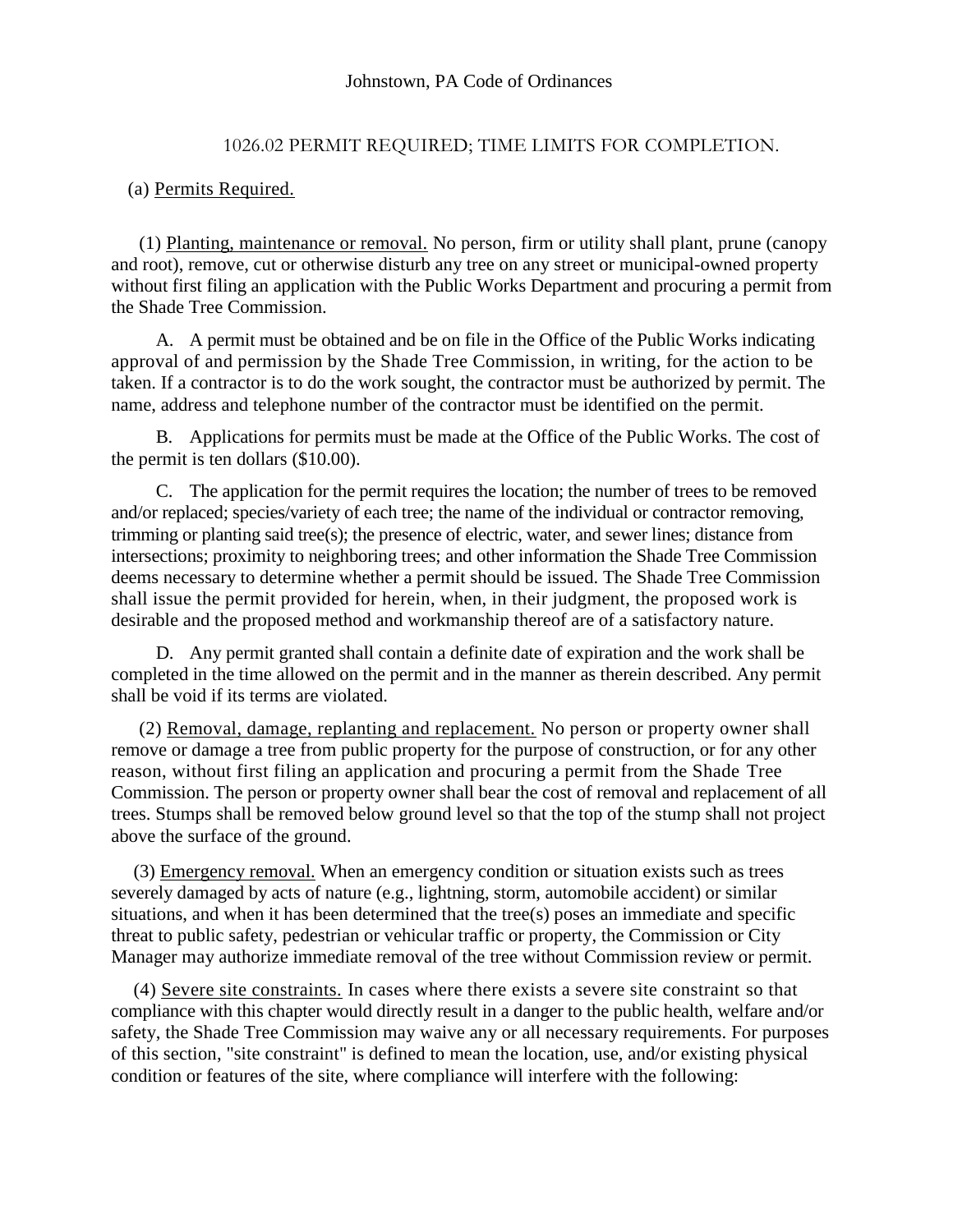- A. Overhead or underground utilities;
- B. Utility poles, signs, fire hydrants, or parking meter standards;
- C. Reduce visibility necessary for public safety; and/or
- D. Crowd or confine tree growth.

(b) Violation and Penalty. The City Manager, or his designee, is authorized to enforce this chapter and issue violation notices. Any person, business or entity who shall violate any of the provisions of this chapter, or who shall fail to comply with any of the requirements thereof, shall, upon conviction thereof, be fined no less than twenty-five dollars (\$25.00) and no more than three hundred dollars (\$300.00). Said fine may include a separate restitution in an amount equal to the replacement value of the tree or value of damage committed. Each day on which a violation occurs or continues shall be deemed a separate offense. The imposition of any fine for any violation of this chapter shall not excuse such violations or permit the same to continue.

(c) Appeal Process. An applicant aggrieved by the Shade Tree Commission's denial of their application to remove or trim a tree, may appeal to the City Council.

(1) Written notice. Applicant must file written notice of such an appeal with the City Manager within ten days of receiving notice of denial from the Shade Tree Commission.

(2) Action by City Council. The City Council shall act on the appeal within thirty days of the date of appeal to review and either affirm or reverse the denial. In considering the case, the City Council shall include in its review a "finding of fact" prepared by the Shade Tree Commission. Failure of the Council to act within the thirty day period shall result in automatic granting of the approval per the original application.

(3) Council findings. The City Council may affirm or reverse the determination of the Shade Tree Commission and shall either adopt or modify the findings of fact by the Shade Tree Commission, of which, may be reduced to writing or may be entered into the minutes.

(Ord. 4820. Passed 2-28-01.)

### 1026.03 PERMIT APPLICATIONS; REVOCATION; CONDITIONS FOR ISSUANCE; BOND.

(a) An application for any permit required under this chapter shall be made in writing to the Bureau of Parks, Department of Public Works. Such permit shall describe the work to be done, specify species or variety, size, nursery grade and location, and briefly specify the method of planting, method of support and trimming of all trees or shrubs concerned and contain a definite expiration date. The Bureau shall have the authority to designate a suitable type of tree and may refuse a permit to plant any type of tree which, in its opinion, is not suitable to the location. The permit may be revoked at any time upon proof, satisfactory to the Bureau, that any of the terms or conditions upon which such permit was issued has been violated.

(b) The Bureau, at its discretion, may, as a condition precedent to the issuance of a permit, require a contractor, authorized by the homeowner to plant a tree, to guarantee such tree for one year against defects in materials or workmanship. If death of the tree results within this time period for either of such reasons, the contractor will incur the cost of removal, the cost for a new